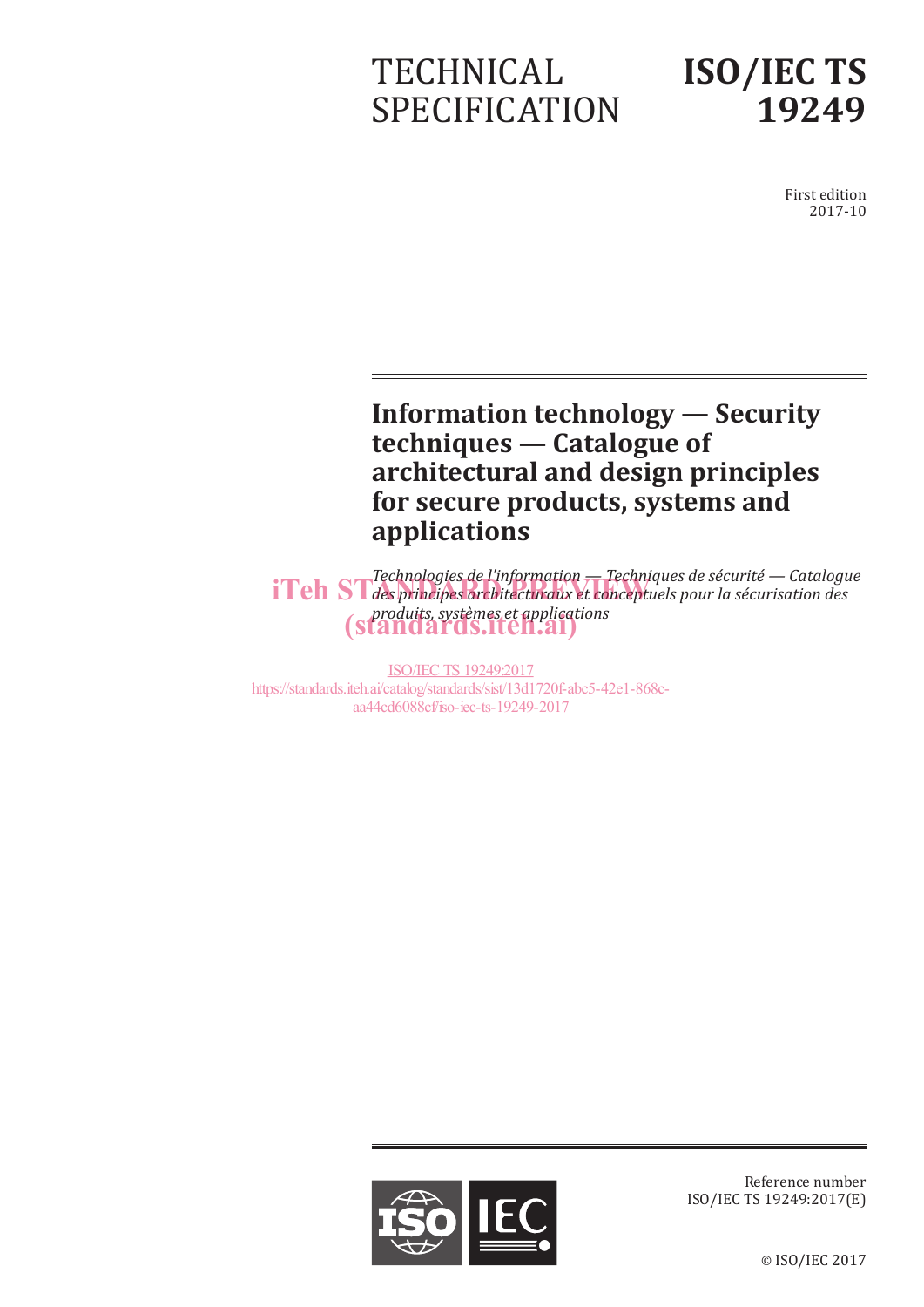## iTeh STANDARD PREVIEW (standards.iteh.ai)

ISO/IEC TS 19249:2017 https://standards.iteh.ai/catalog/standards/sist/13d1720f-abc5-42e1-868caa44cd6088cf/iso-iec-ts-19249-2017



© ISO/IEC 2017, Published in Switzerland

All rights reserved. Unless otherwise specified, no part of this publication may be reproduced or utilized otherwise in any form or by any means, electronic or mechanical, including photocopying, or posting on the internet or an intranet, without prior written permission. Permission can be requested from either ISO at the address below or ISO's member body in the country of the requester.

ISO copyright office Ch. de Blandonnet 8 • CP 401 CH-1214 Vernier, Geneva, Switzerland Tel. +41 22 749 01 11 Fax +41 22 749 09 47 copyright@iso.org www.iso.org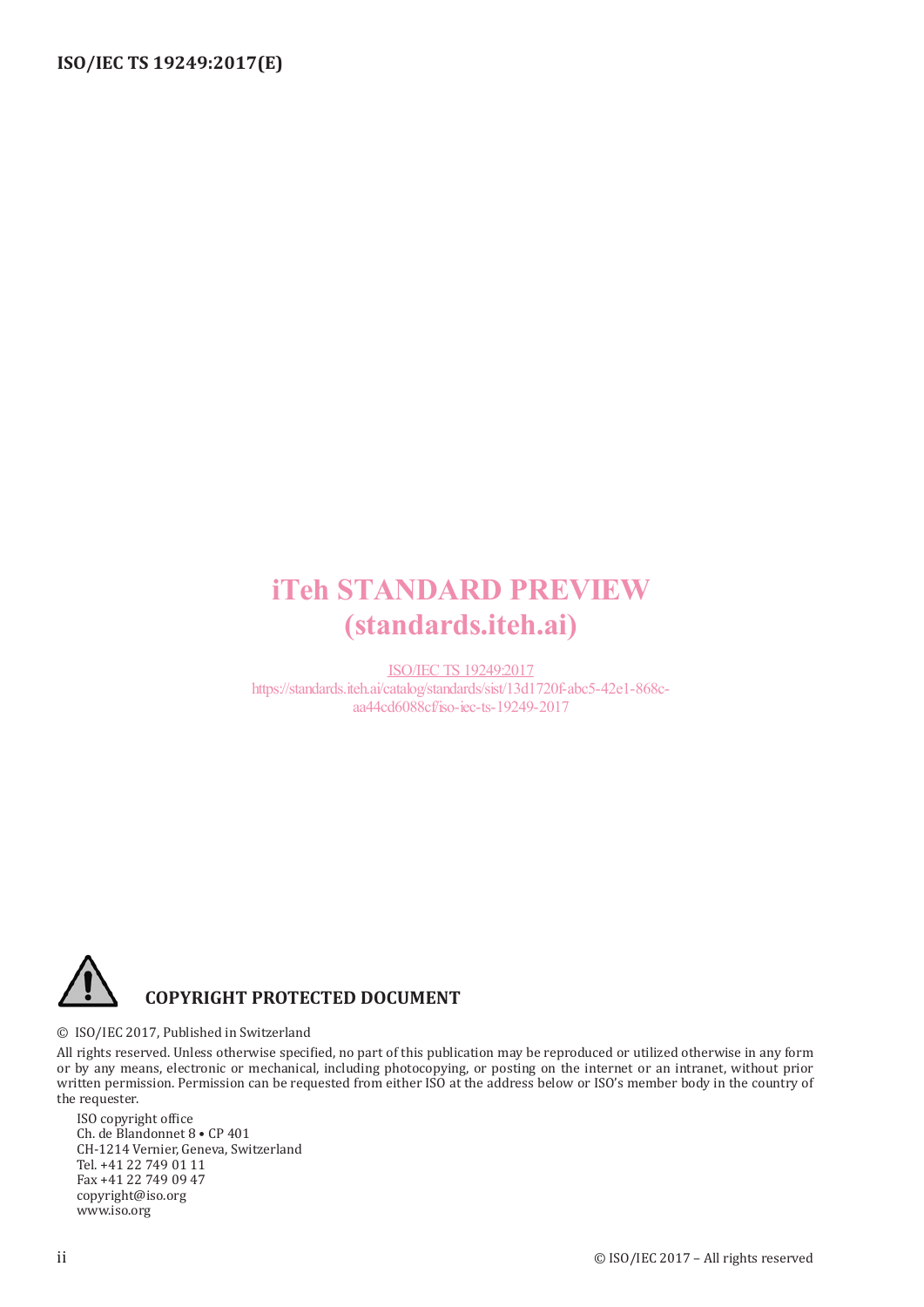## **Contents**

| 1              |     |                                                                                                      |  |  |  |
|----------------|-----|------------------------------------------------------------------------------------------------------|--|--|--|
| $\overline{2}$ |     |                                                                                                      |  |  |  |
| 3              |     |                                                                                                      |  |  |  |
|                |     |                                                                                                      |  |  |  |
| 4              | 4.1 |                                                                                                      |  |  |  |
|                | 4.2 |                                                                                                      |  |  |  |
|                |     | 4.2.1                                                                                                |  |  |  |
|                |     | 4.2.2                                                                                                |  |  |  |
|                |     | 4.2.3                                                                                                |  |  |  |
|                |     | 4.2.4                                                                                                |  |  |  |
|                |     | 4.2.5                                                                                                |  |  |  |
|                |     | 4.2.6                                                                                                |  |  |  |
|                | 4.3 |                                                                                                      |  |  |  |
|                |     | 4.3.1                                                                                                |  |  |  |
|                |     | 4.3.2                                                                                                |  |  |  |
|                |     | 4.3.3                                                                                                |  |  |  |
|                |     | 4.3.4                                                                                                |  |  |  |
|                |     | Security policies that may be enforced using layering 35 Examples 1.4 M D A R D PRR M 1.4 M<br>4.3.5 |  |  |  |
|                |     |                                                                                                      |  |  |  |
|                | 4.4 |                                                                                                      |  |  |  |
|                |     | 4.4.1                                                                                                |  |  |  |
|                |     | 4.4.2                                                                                                |  |  |  |
|                |     |                                                                                                      |  |  |  |
|                |     | 4.4.4                                                                                                |  |  |  |
|                |     | 4.4.5                                                                                                |  |  |  |
|                | 4.5 |                                                                                                      |  |  |  |
|                |     | 4.5.1                                                                                                |  |  |  |
|                |     | 4.5.2                                                                                                |  |  |  |
|                |     | 4.5.3                                                                                                |  |  |  |
|                |     | 4.5.4                                                                                                |  |  |  |
|                |     | 4.5.5                                                                                                |  |  |  |
|                |     | 4.5.6                                                                                                |  |  |  |
|                | 4.6 |                                                                                                      |  |  |  |
|                |     | 4.6.1                                                                                                |  |  |  |
|                |     | Principles for defining virtualization <b>Manufaction</b> 20<br>4.6.2                                |  |  |  |
|                |     | 4.6.3                                                                                                |  |  |  |
|                |     | 4.6.4<br>Examples 11                                                                                 |  |  |  |
|                |     | 4.6.5                                                                                                |  |  |  |
|                |     |                                                                                                      |  |  |  |
| 5              | 5.1 | Design principles <b>Executes</b> 21                                                                 |  |  |  |
|                | 5.2 |                                                                                                      |  |  |  |
|                |     | 5.2.1                                                                                                |  |  |  |
|                |     | 5.2.2                                                                                                |  |  |  |
|                |     | 5.2.3                                                                                                |  |  |  |
|                |     | 5.2.4                                                                                                |  |  |  |
|                |     | 5.2.5                                                                                                |  |  |  |
|                | 5.3 |                                                                                                      |  |  |  |
|                |     | 5.3.1                                                                                                |  |  |  |
|                |     | 5.3.2                                                                                                |  |  |  |
|                |     | 5.3.3                                                                                                |  |  |  |
|                |     |                                                                                                      |  |  |  |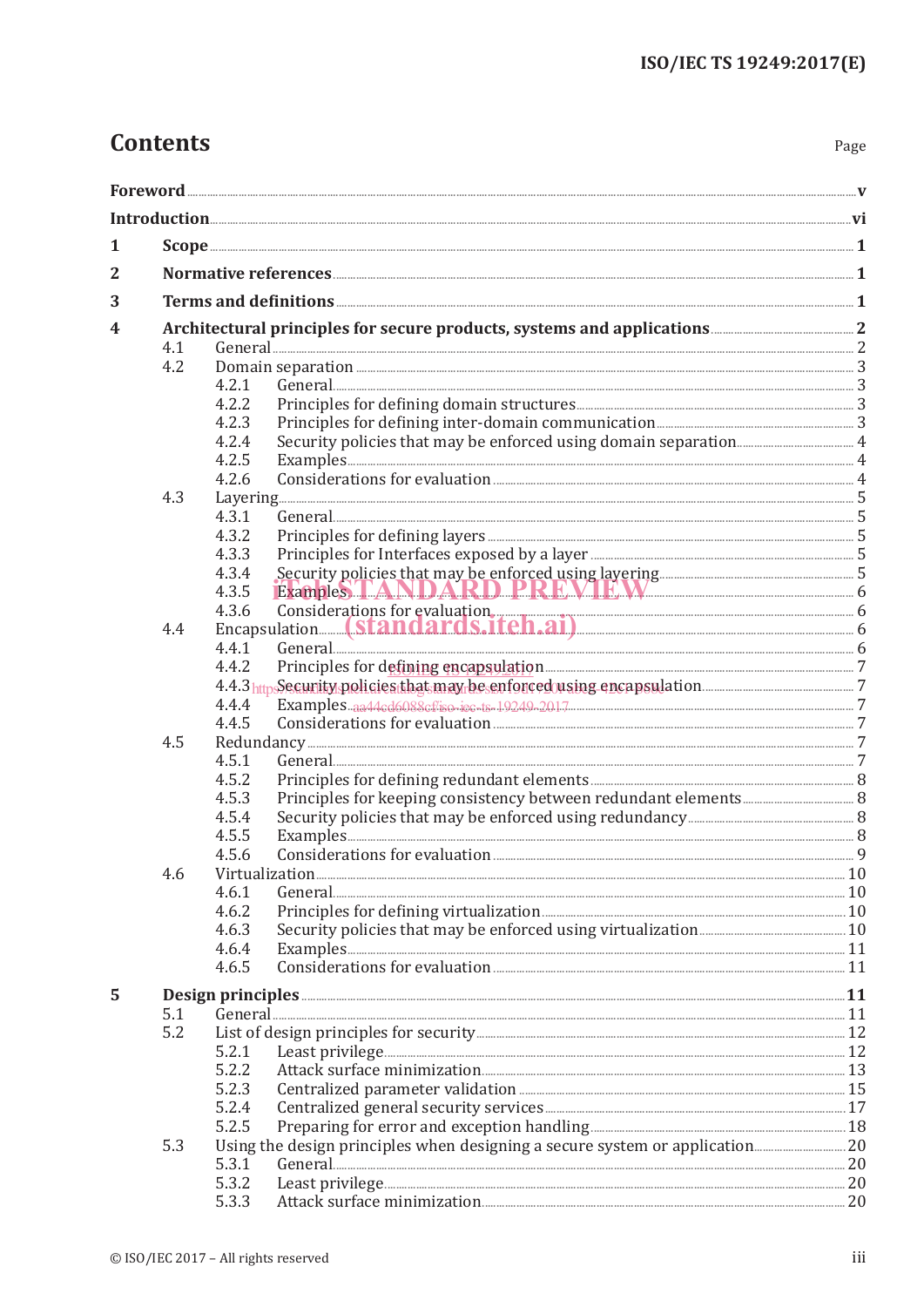|  |     | 5.3.4                                                                       |     |  |  |
|--|-----|-----------------------------------------------------------------------------|-----|--|--|
|  |     |                                                                             | 20  |  |  |
|  |     | 5.3.6                                                                       |     |  |  |
|  |     | Evaluation activities for the architectural principles <b>EVALUATION</b> 21 |     |  |  |
|  |     |                                                                             | .21 |  |  |
|  | 6.2 |                                                                             |     |  |  |
|  | 6.3 |                                                                             | 23  |  |  |
|  |     |                                                                             | 23  |  |  |
|  | 6.5 |                                                                             | 24  |  |  |
|  | 6.6 |                                                                             | 25  |  |  |
|  |     |                                                                             |     |  |  |

## **iTeh STANDARD PREVIEW** (standards.iteh.ai)

**ISO/IEC TS 19249:2017** https://standards.iteh.ai/catalog/standards/sist/13d1720f-abc5-42e1-868caa44cd6088cf/iso-iec-ts-19249-2017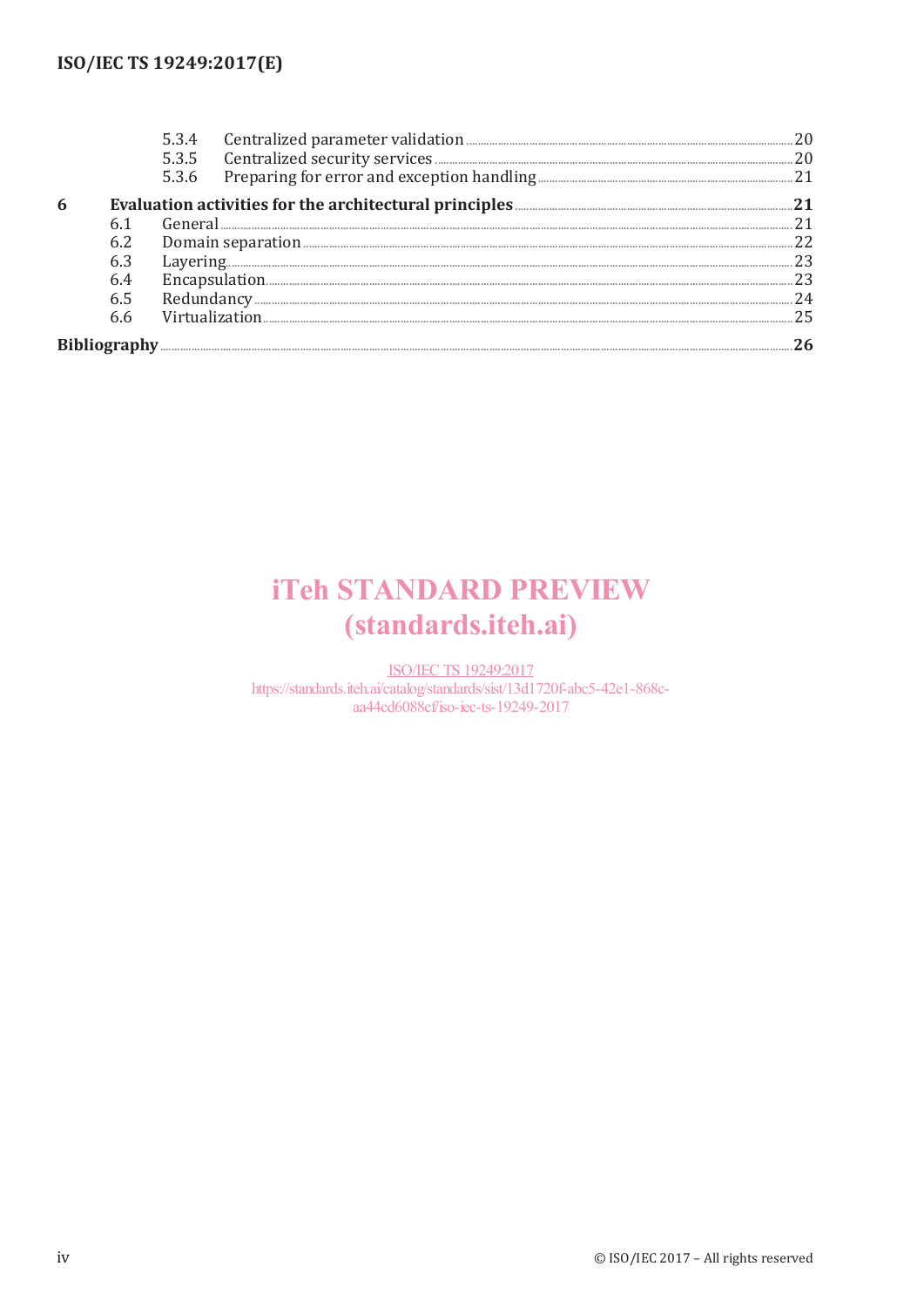### **Foreword**

ISO (the International Organization for Standardization) and IEC (the International Electrotechnical Commission) form the specialized system for worldwide standardization. National bodies that are members of ISO or IEC participate in the development of International Standards through technical committees established by the respective organization to deal with particular fields of technical activity. ISO and IEC technical committees collaborate in fields of mutual interest. Other international organizations, governmental and non-governmental, in liaison with ISO and IEC, also take part in the work. In the field of information technology, ISO and IEC have established a joint technical committee, ISO/IEC JTC 1.

The procedures used to develop this document and those intended for its further maintenance are described in the ISO/IEC Directives, Part 1. In particular the different approval criteria needed for the different types of document should be noted. This document was drafted in accordance with the editorial rules of the ISO/IEC Directives, Part 2 (see www.iso.org/directives).

Attention is drawn to the possibility that some of the elements of this document may be the subject of patent rights. ISO and IEC shall not be held responsible for identifying any or all such patent rights. Details of any patent rights identified during the development of the document will be in the Introduction and/or on the ISO list of patent declarations received (see www.iso.org/patents).

Any trade name used in this document is information given for the convenience of users and does not constitute an endorsement.

For an explanation on the voluntary nature of standards, the meaning of ISO specific terms and<br>expressions related to conformity assessment, as well as information about ISO's adherence to the expressions related to conformity assessment, as well as information about ISO's adherence to the United to containing assessment, as well as information assat 1505 and the the Come<br>World Trade Organization (WTO) principles in the Technical Barriers to Trade (TBT) see the following URL: www.iso.org/iso/foreword.html.

This document was prepared by **Technical Committee ISO/IEC JTC 1**, *Information technology*, Subcommittee SC 27, *IT Security techniques*. https://standards.iteh.ai/catalog/standards/sist/13d1720f-abc5-42e1-868caa44cd6088cf/iso-iec-ts-19249-2017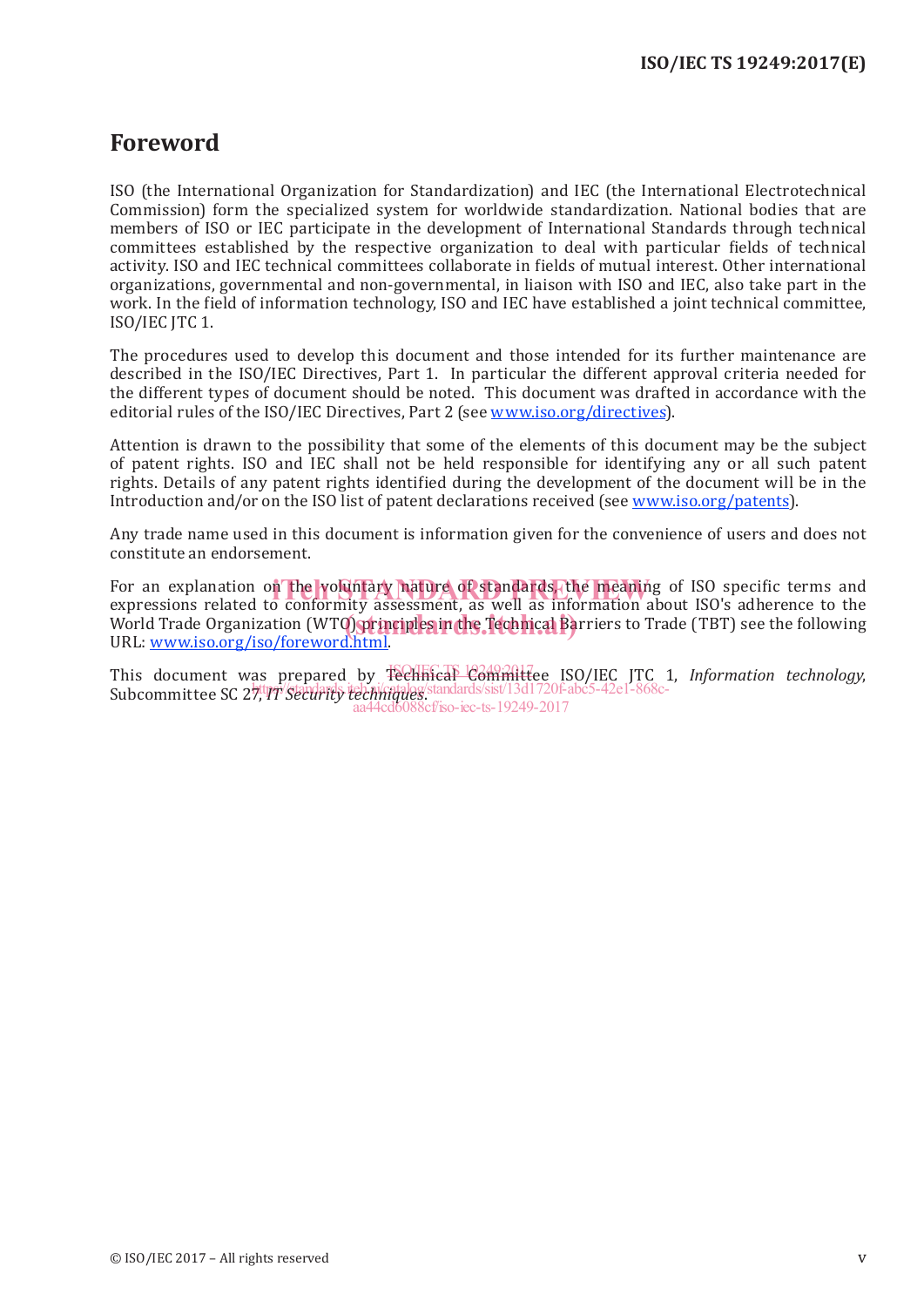### **Introduction**

This document describes architectural and design principles that may be used in the development of secure products, systems and applications.

Each principle is described in a structured way, characterizing the principle itself, describing how it can be used, how it can support security, how it may help in the security assessment of the product, system or application, as well as its dependency on other principles described in this document.

Examples are provided for each principle on how it may be implemented, how it may contribute to security properties and functions and what other aspects have to be taken into account in the example provided to also address non-security related requirements like usability and performance.

A guideline is provided linking this to security evaluations performed using ISO/IEC 15408 (all parts) and ISO/IEC 18045 and addresses both developers and evaluators of secure products, systems and applications.

## iTeh STANDARD PREVIEW (standards.iteh.ai)

ISO/IEC TS 19249:2017 https://standards.iteh.ai/catalog/standards/sist/13d1720f-abc5-42e1-868caa44cd6088cf/iso-iec-ts-19249-2017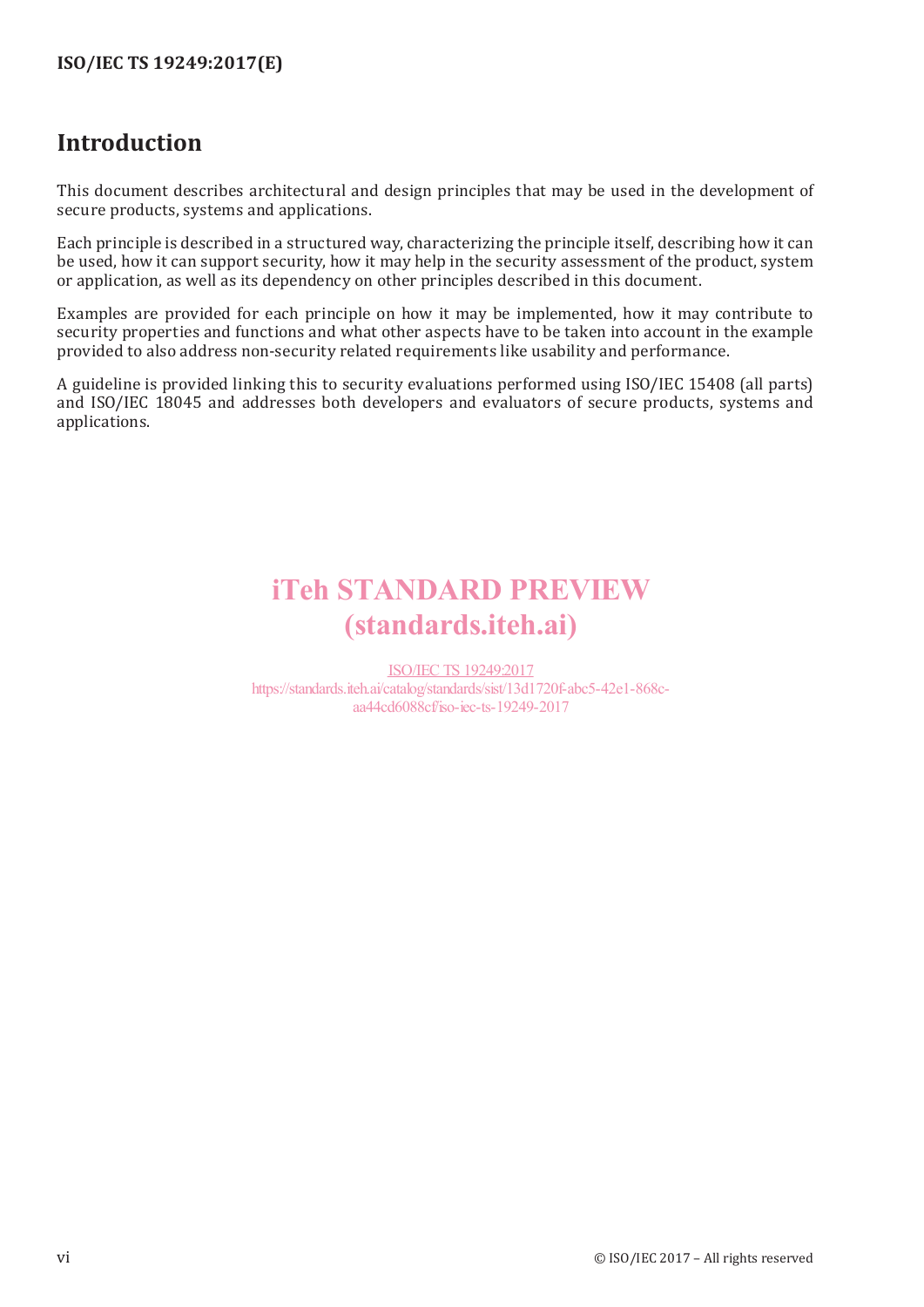### **Information technology — Security techniques — Catalogue of architectural and design principles for secure products, systems and applications**

#### **1 Scope**

This document provides a catalogue of architectural and design principles that can be used in the development of secure products, systems and applications together with guidance on how to use those principles effectively.

This document gives guidelines for the development of secure products, systems and applications including a more effective assessment with respect to the security properties they are supposed to implement.

This document does not establish any requirements for the evaluation or the assessment process or implementation.

#### **2 Normative references**

The following documents are referred to in the text in such a way that some or all of their content constitutes requirements of this document. For dated references, only the edition cited applies. For constitutes requirements of this document. For dated references, only the edition cited applies. For<br>undated references, the latest edition of the referenced document (including any amendments) applies.

ISO/IEC 15408-1, Information technology <del>RE</del> Security techniques — Evaluation criteria for IT security — Part 1: Introduction and/general model at alog/standards/sist/13d1720f-abc5-42e1-868c-

ISO/IEC 15408-2, *Information technology — Security techniques — Evaluation criteria for IT security —*  aa44cd6088cf/iso-iec-ts-19249-2017*Part 2: Security functional components*

ISO/IEC 15408-3, *Information technology — Security techniques — Evaluation criteria for IT security — Part 3: Security assurance components*

ISO/IEC 18045, *Information technology — Security techniques — Methodology for IT security evaluation*

#### **3 Terms and definitions**

For the purposes of this document, terms and definitions given in ISO/IEC 15408-1, ISO/IEC 15408-2, ISO/IEC 15408-3 and ISO/IEC 18045 apply.

ISO and IEC maintain terminological databases for use in standardization at the following addresses:

- ISO Online browsing platform: available at https://www.iso.org/obp
- IEC Electropedia: available at http://www.electropedia.org/

#### **3.1**

#### **security property**

property of a system or application that is crucial to achieve the security objectives defined for the system or application

#### **3.2**

#### **security relevant attribute**

attribute assigned to an object, subject or user of a system or application that is used to enforce a security policy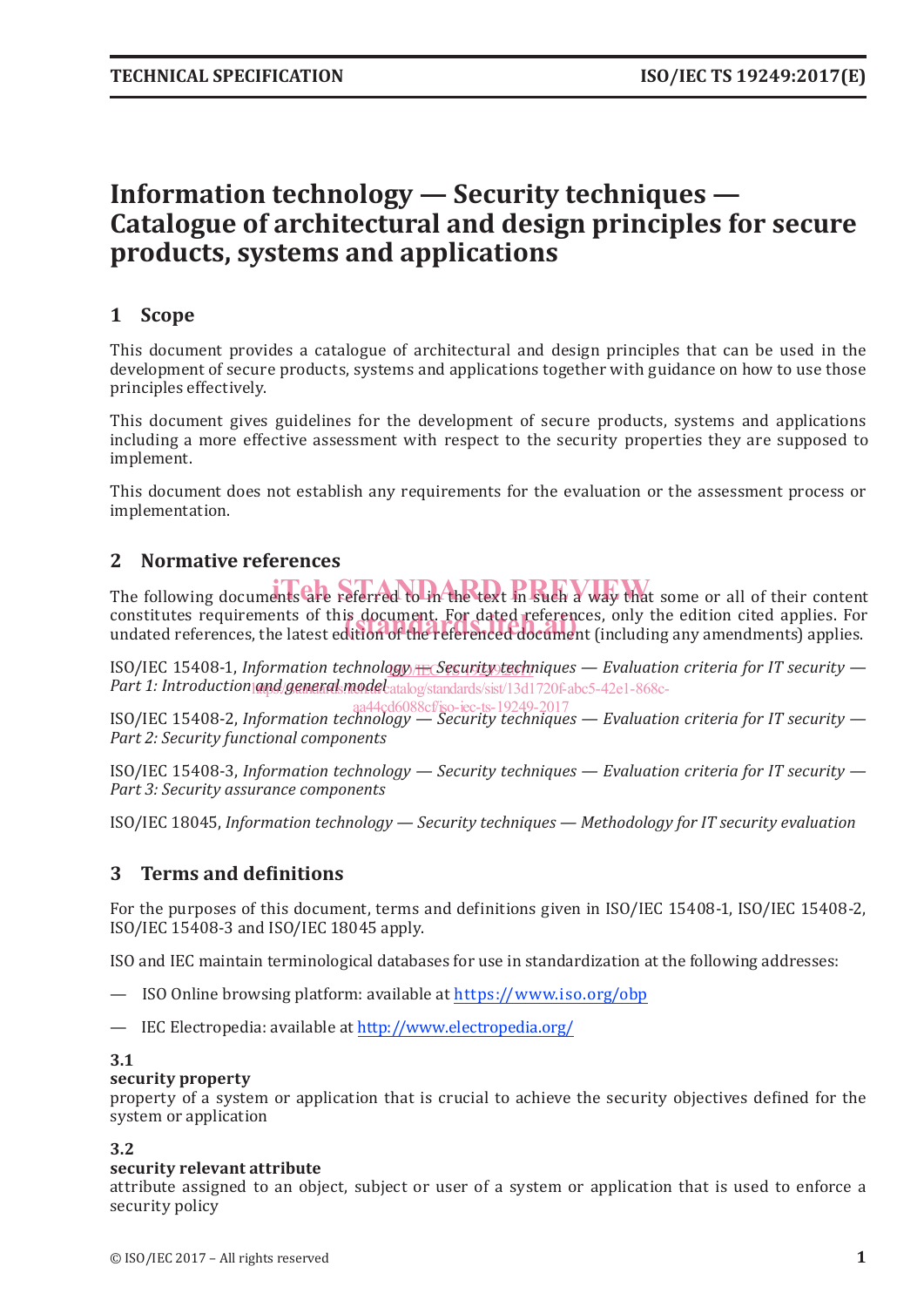#### **3.3**

#### **privilege**

specific security relevant attribute for a subject or user that allows that user or subject to perform dedicated activities bound to that security relevant attribute

#### **3.4**

#### **transparent encryption service**

service provided by the system that is either always on or that can be switched on by an administrator which automatically encrypts and decrypts data on persistent storage or on communication links and where the user that stores or transmits data is not aware that this encryption service is performed

EXAMPLE Automatic disk encryption services (like self-encrypting disks); tunnelling a communication link through an IPSec or TLS protected communication link.

#### **4 Architectural principles for secure products, systems and applications**

#### **4.1 General**

Building a secure product, system or application requires not only the implementation of functional requirements but also an architecture that allows for the effective enforcement of specific security properties the product, system or application is supposed to enforce. The ability to withstand attacks the product, system or application may face in its intended operational environment is highly dependent on an architecture that prohibits those attacks or – if they cannot be prohibited – allows for detection of such attacks and/or limitation of the damage such an attack can cause. Structuring the product, system such attacks and/or limitation of the damage such an attack can cause. Structuring the product, system<br>or application into dedicated domains that are isolated from each other and can only communicate using well defined communication paths where specific security policies can be enforced is a generic using well defined communication paths where specific security policies can be enforced is a generic<br>architectural principle that can be applied. The architectural structure imposed by such domains has to be carefully selected to support the enforcement of security properties and requirements but also assist in the implementation of non-security related requirements. Such a structure should also not cause unacceptable degradationa of the performance of the product bsystem of capplication. Finding the right balance in the architectural structure that supports 4HPrequirements for a product, system or application is the main topic the architectural principles defined in this clause can be used in cooperation with the related design principles.

There are a few fundamental principles for security that need to be observed regardless of any architecture or design principle. Those have been known for a long time and were first documented in a study performed on behalf of the US Government in 1972.<sup>[1]</sup> Those fundamental principles are:

- the implementation of security functions needs to be such that those functions cannot be bypassed or tampered with by untrusted code;
- the security functions need to be always invoked when required to enforce the security policy;
- the part that implements the security functionality need to be small enough to be analysed for correctness and potential security critical side effects.

In a later report [2], the parts of a product that need to be trusted for enforcing the security policy and that satisfy the security principles above was called the "Trusted Computing Base" or TCB.

A number of design principles discussed in this document were previously introduced in [3] in 1974. Since then, IT products and systems have significantly grown in complexity and are now often distributed, rely on external service providers, and cover a wider spectrum of security functionality. This requires more complex architectures and designs and this document provides a description of architectural and design principles with their security-related aspects.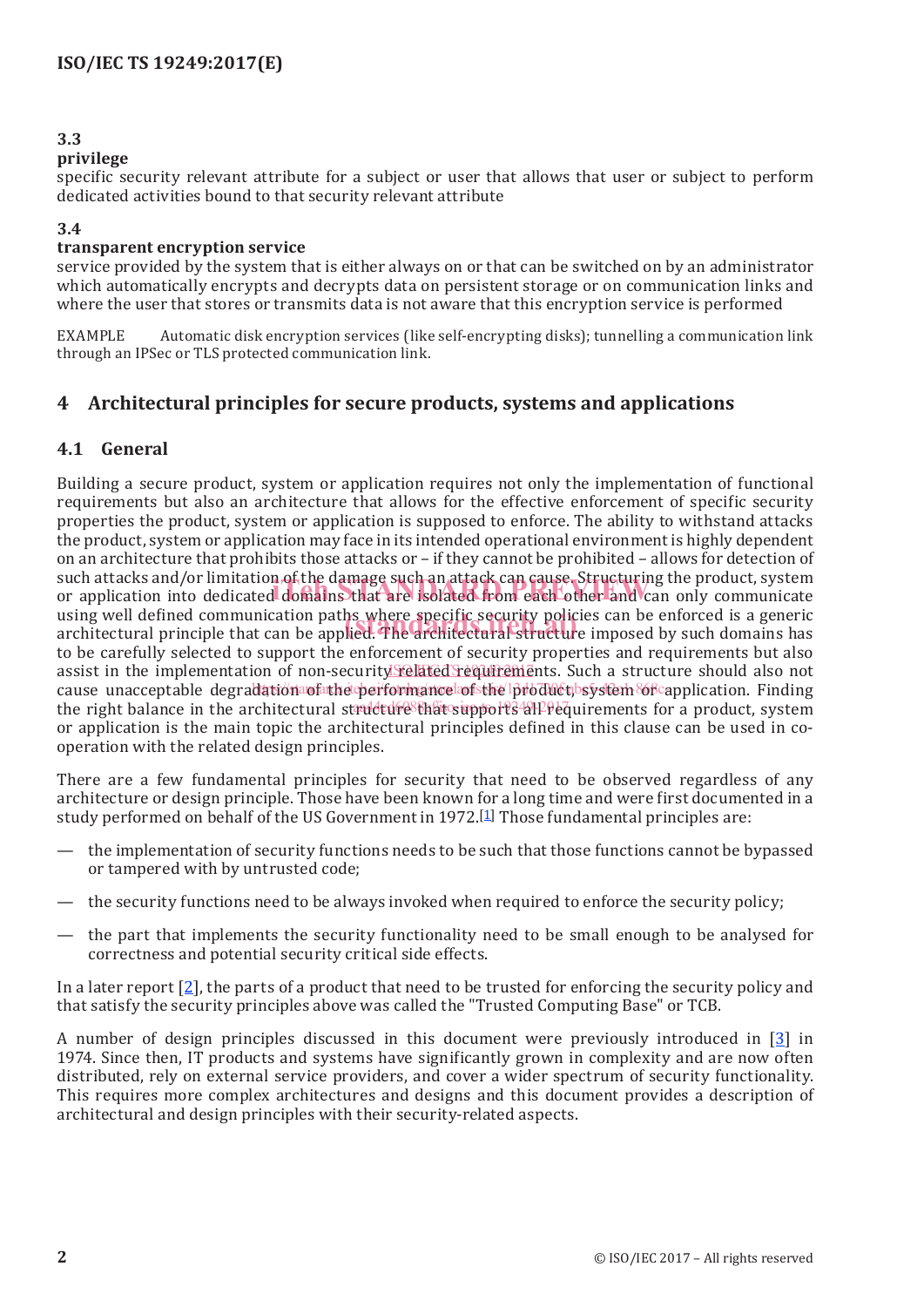#### **4.2 Domain separation**

#### **4.2.1 General**

A domain is a concept for encapsulating components, data and/or programs into separate entities which can be managed separately including assigning privileges and other security attributes to each domain. There may be defined communication channels between domains, implemented in a way that allows to control which domains can communicate with which other domain and also allow a domain receiving a request from another domain over a communication channel to identify from which domain the request comes, allowing to base its reaction also on the identity of the requesting domain.

There may be reasons for structuring a system, application etc. other than security. This document only takes security-related reasons for structuring into account.

From a security point of view, structuring a product, system or application into separated domains may be an effective method to keep functions and objects requiring a dedicated set of privileges, access rights together or to isolate critical functions and objects from less critical ones. Domain separation is especially important and helpful if specific security properties can be mapped to dedicated domains and the proof that a system or product satisfies those properties can be restricted to proofing this for those dedicated domains.

Domain separation is also often associated with a distributed design where the individual domains are implemented on physically separated parts of a system or an application and communicate via network connections. In such architectures a domain may provide some general service that is used by multiple systems. Examples of security services provided in such a way are directory services, centralized systems. Examples of security services provided in such a way are directory services, cen<br>authentication services, certificate management services or centralized access control services.

#### **4.2.2 Principles for defining domain structures** (standards.iteh.ai)

There are not only security reasons that should be taken into account when structuring an application or a system into separate domains. In this document only the security relevant reasons are listed. kcf/iso-iec-ts-1

The security reason for defining domains is to separate components of an application or system with common security relevant attributes like privileges, access to files, etc. from other components with different security relevant attributes. A good domain structure allows each domain to execute with the least privileges it requires to perform its task. In addition the isolation of domains with well-defined and controlled interfaces and interactions between them allows for better error detection, limited error propagation and implementation of a defence-in-depth strategy. Domains should be separated from each other such that the interference between the domains is limited and can be controlled. The method used for isolation depends on the operational environment. Individual domains may be implemented on different physical systems interconnected by some network; they may be implemented by different virtual machines that communicate via mechanisms provided by the underlying virtual machine monitor; or they may be implemented as separate processes operating on an operating system. In those cases the separation mechanism is provided by the underlying hardware, virtual machine monitor or operating system. In other cases the application or system itself may implement a layer that provides the general separation mechanism itself (often using supporting features of the underlying hardware or software).

It is often a good strategy to define domains that are exposed to an attack surface with just the minimum set of privileges they need for their operation. Trust in such domains by other domains should also be limited which requires other domains to perform additional checks on data they receive from such a domain with a lower level of trust.

#### **4.2.3 Principles for defining inter-domain communication**

Inter-domain communication is required for the individual domains to be able to cooperate. Since domains have different privileges and may be exposed to different attack surfaces, the communication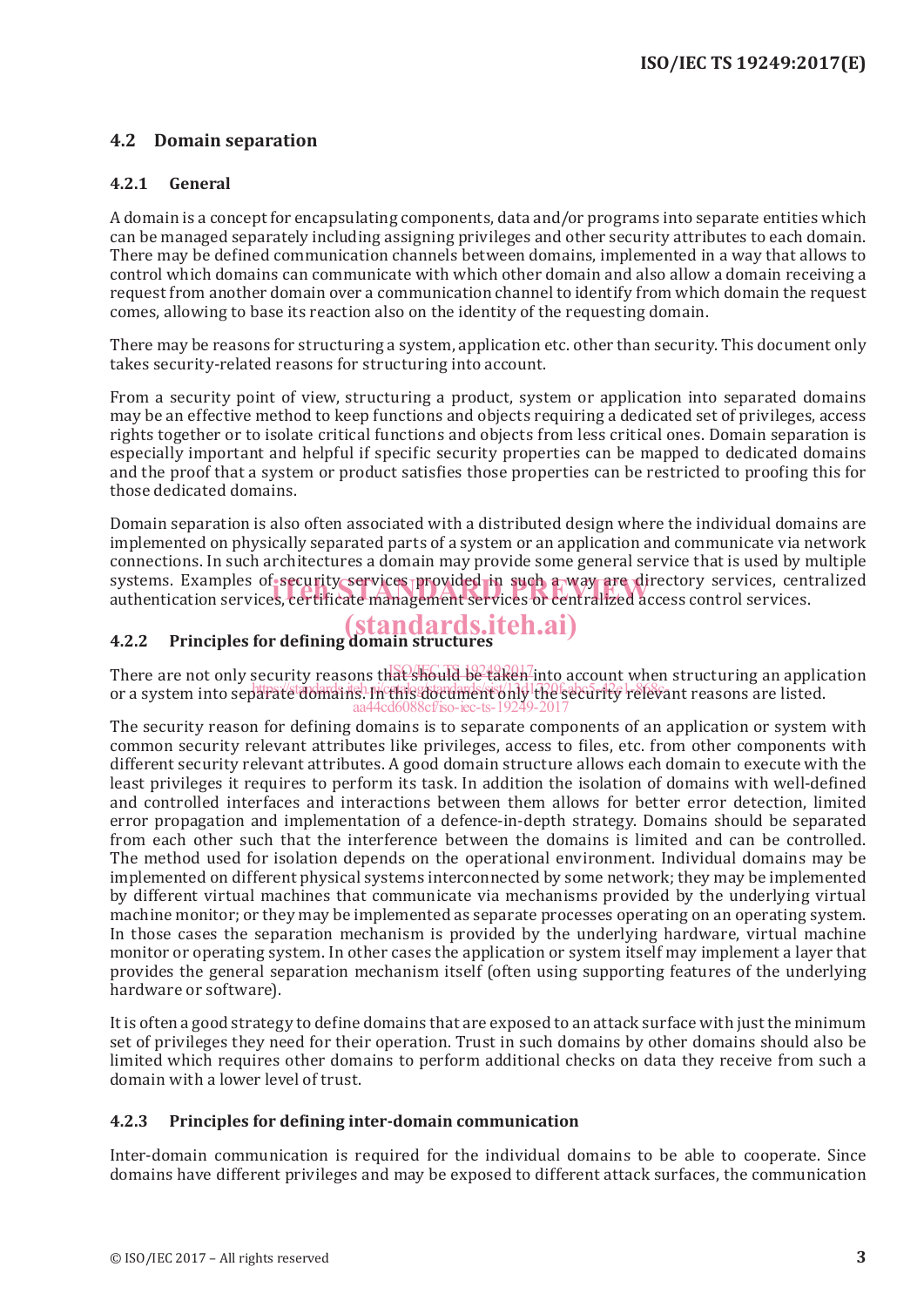between different domains needs to be controlled by a policy that takes the threats associated with the differences in privileges and attack surfaces into account. Such a policy therefore needs to identify:

- what one domain can trust another domain for:
- what one domain can assume about data received from another domain (e.g., if data attributes can be trusted, if data has been parsed for its syntax and structure, if data has been kept confidential);
- which security validations need to be performed;
- when to accept or reject data received.

#### **4.2.4 Security policies that may be enforced using domain separation**

Domain separation can be used as a basis to define information flow policies or workflow policies by defining the way domain can interact with each other. Policies may be defined based on the identity of domains or their attributes like their privileges. Also the level of trust into the individual domains may be used for policy enforcement.

#### **4.2.5 Examples**

#### **4.2.5.1 Structuring a network into domains**

Networks may be structured into domains (segments) where the communication between different domains is regulated by gateways like routers with firewall functions or more complex application domains is regulated by gateways like routers with firewall functions or more complex application<br>layer filtering appliances. Routing as well as techniques like VPN or VLAN may be used for defining the communication paths between domains while firewalls and gateways perform protocol and content communication paths between domains while firewalls and gateways perform protocol and content<br>related controls. Information flow control policies based on data labels can also be effectively enforced by domain separation where sample "trusted gateways" control the interfaces between different "single label" domains and ensure that data flows to a domain built when the label corresponds to the label of the domain. https://standards.iteh.ai/catalog/standards/sist/13d1720f-abc5-42e1-868c-

aa44cd6088cf/iso-iec-ts-19249-2017

#### **4.2.5.2 Structuring an application into domains**

Similar to networks, single applications can be structured into domains, which in this case are different processes. Those processes may either be a single physical system or distributed on multiple systems within a network. On a single system the processes are usually separated by the operating system or virtual machine monitor, which also provide the capability for defining and using communication paths between those processes.

#### **4.2.5.3 Structuring data into domains**

Data can also be structured into domains based on the importance of the data and its protection requirements. Critical data can then be put into a domain with a high level of protection like one that can only be accessed by processes with high privileges or one that is kept redundant to avoid data loss. Another method for structuring data into different domains is to encrypt data in each domain using a different encryption key. Whoever wants to get access to the information is required to have access to the key of the domain for decryption. Domains for data may be implemented by different files (which allow for different access control attributes), implemented by different disks with different reliability/integrity properties (like RAID levels) or make use of a DBMS as data storage that provides additional security like transaction safety.

#### **4.2.6 Considerations for evaluation**

In an evaluation, the aspects that need to be considered first are the mechanisms used to separate the domains and the mechanisms used for inter-domain communication.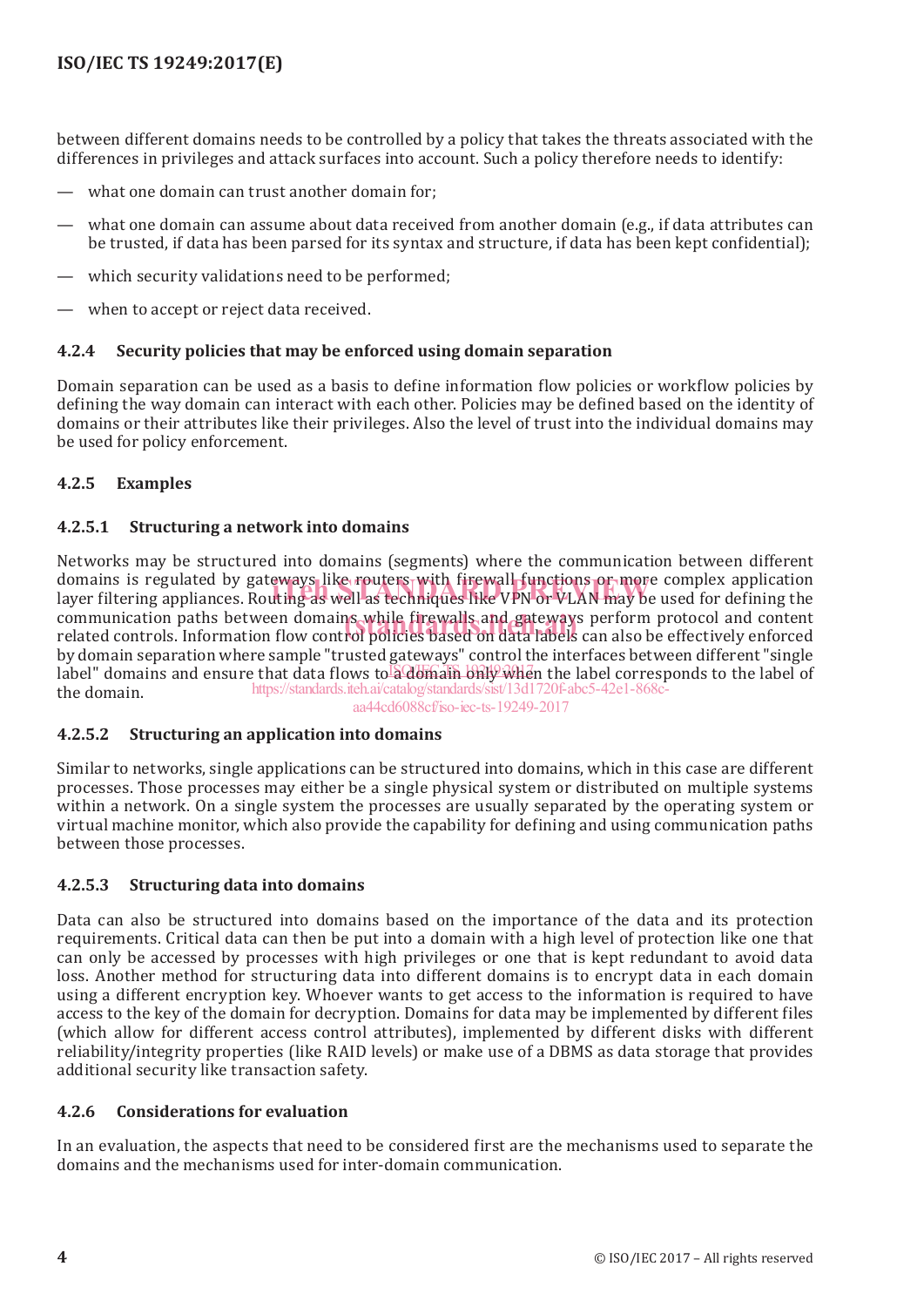Mechanisms that enforce domain separation, strength of domain separation and management of domains (if applicable) like creation, deletion of domains or changing the privileges of domains are the focus when evaluating the security aspects of domain separation. The aspects to be considered are:

- the strength of the separation mechanisms that separate domains such that the only way domains can influence each other is via the defined communication mechanisms;
- whether the domains and their privileges are static or dynamic (if they are dynamic, a more complex model needs to be established and evaluated showing that the security properties of the system cannot be violated by the dynamics allowed).

#### **4.3 Layering**

#### **4.3.1 General**

Layering is a hierarchical architecture where functions of one layer use functions of the next lower layer and provide functions that are used by the next higher layer in the hierarchy. Usually in a layered architecture the lowest layer provides very basic simple functions that are then used by the next higher layer to implement more complex functions, then used by the next layer to provide even more complex functions, and so on. Each layer abstracts from the functions provided by lower layers allowing to use those functions of lower layers only by the functions it provides. This allows each layer to also implement its own security policy – provided the layering architecture is implemented in a way that does not allow a layer to bypass the functions of the next lower layer and use functions provided two more layers down directly.

Layering is widely used in the design of network protocols and also in the design of applications. It is not primarily used for security reasons, but for supporting maintainability and extensibility – aspects that also support security and assurance that also support security and assurance.

#### ISO/IEC TS 19249:2017

#### **4.3.2** Principles **for defining layers** talog/standards/sist/13d1720f-abc5-42e1-868c-

From a security point of view, layers provide a mechanism allowing the distribution of security functionality throughout the different layers depending on the abstraction of the functions and objects provided by each layer as well as the protection of functions implemented in hierarchically lower layers from being tampered with or bypassed by functions implemented in hierarchically higher layers. aa44cd6088cf/iso-iec-ts-19249-2017

In order to protect hierarchically lower layers, each layer (or a set of adjacent layers) may be implemented as its own domain with hierarchically lower layers having more privileges than higher layers.

#### **4.3.3 Principles for Interfaces exposed by a layer**

A layer usually implements higher level services by using functions of the next lower layer. This implies that all the abstractions required for a layer to implement its functionality can be built using interfaces provided by the next lower layer. In some cases a layer may be allowed to access functions of not just the next lower layer but also functions of layers lower than just the adjacent one.

#### **4.3.4 Security policies that may be enforced using layering**

Layering is not primarily an architectural principle associated with specific security policies, but it may be used efficiently for implementing security functionality within a layer that is transparent for higher layers. Transparent encryption services are one example of such a security service that may be implemented in a layer. This is quite common, e.g., for file systems as well as for cryptographic protocols. Also other security services that support integrity, access control or redundancy providing services can be implemented in a dedicated layer in a transparent way.